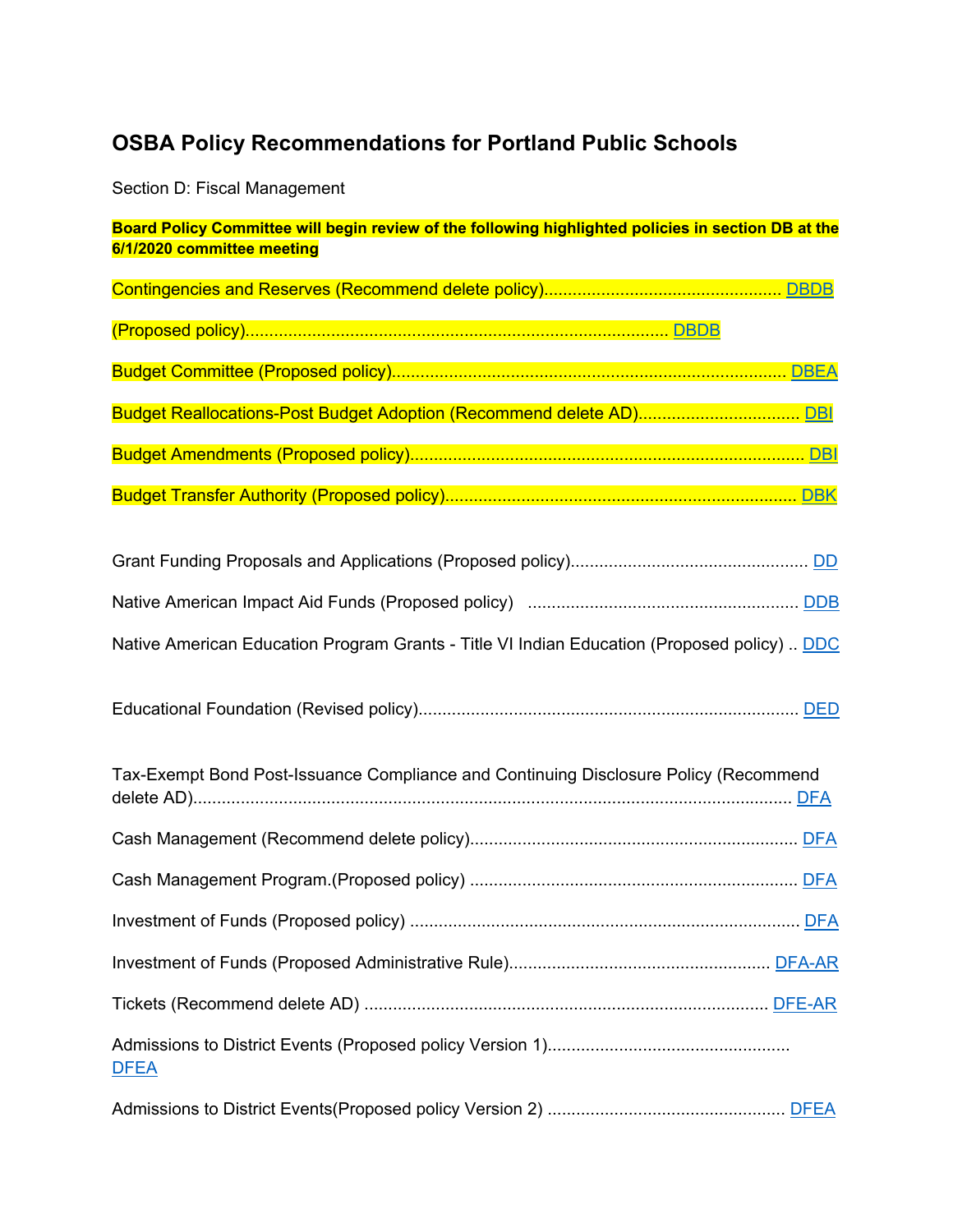| District Funds for Purchase of Meals and Refreshments for Meetings (Recommend delete     |
|------------------------------------------------------------------------------------------|
| Expenditure of District Funds for Meals, Refreshments and Gifts (Proposed Administrative |
| Public Contracting Rules, Payment of Claims, and Personal Liability (Recommend delete    |
|                                                                                          |
|                                                                                          |
| Purchasing and Contracting Delegation of Authority ((Recommend delete AD) DJC-AR(1)      |
| Portland Public Schools Equity in Public Purchasing and Contracting (Recommend delete    |
| Equity in Public Purchasing and Contracting: Business Equity (Recommend delete           |
| Special Procurements and Exemptions from Competitive Bidding (Proposed Administrative    |
|                                                                                          |
|                                                                                          |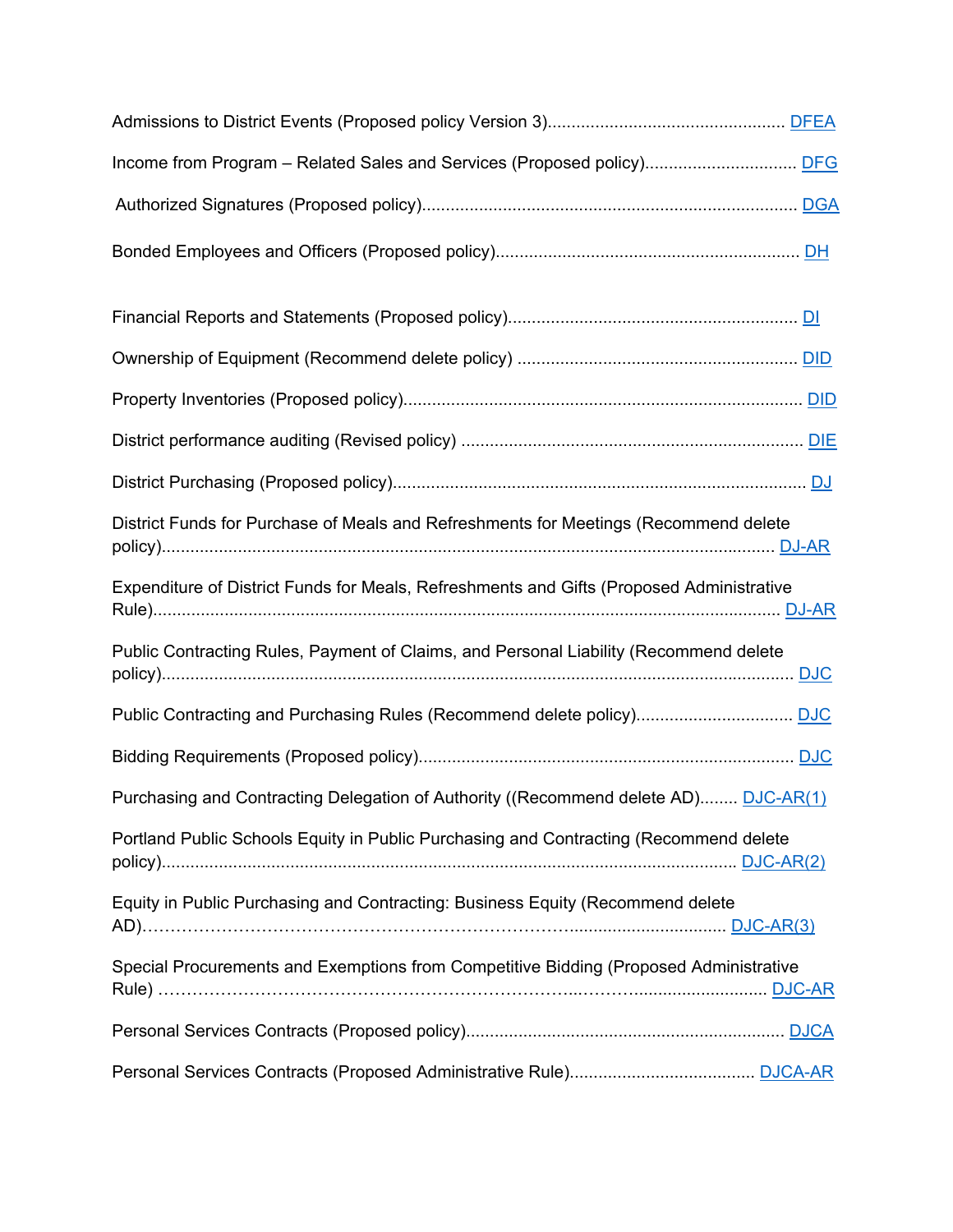| District Real Property (Revised from policy to administrative rule with edits) DN-AR |  |
|--------------------------------------------------------------------------------------|--|
|                                                                                      |  |
|                                                                                      |  |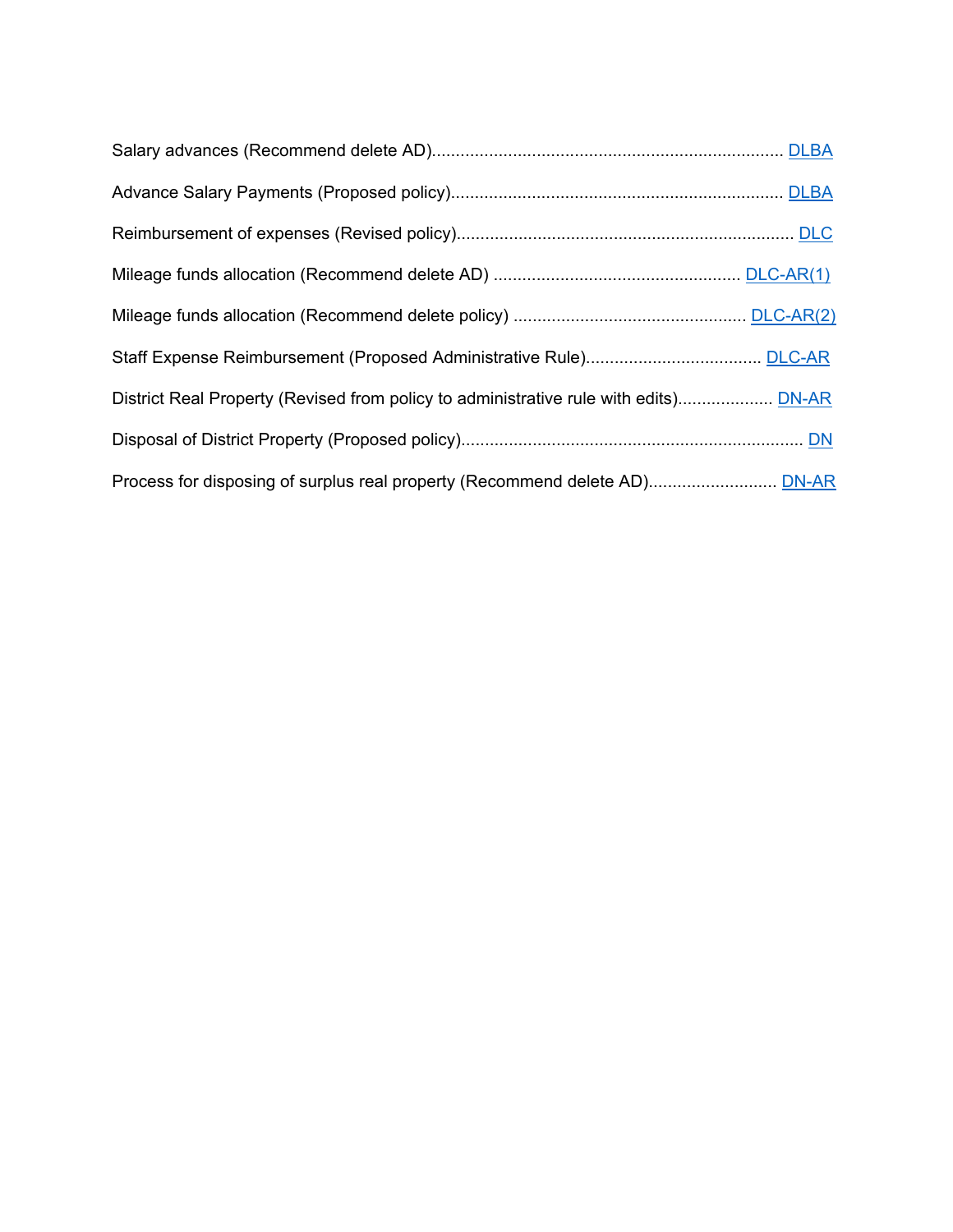## OSBA: Recommend delete policy and replace with DBDB Fund Balance

| PPS Staff: Keep current PPS policy 8.10.025-P, which was recently revised and adopted. |             |  |
|----------------------------------------------------------------------------------------|-------------|--|
| OSBA Code:                                                                             | <b>DBDB</b> |  |
| PPS policy number:                                                                     | 8.10.025-P  |  |
| Adopted:                                                                               | 4/19/17     |  |

#### **Contingencies and Reserves**

 1. The Board understands that to avoid financial instability, continuing requirements should be insulated from typical fluctuations in revenues and expenditures.

2. It is the goal of the Board to fund and maintain an operating contingency in the general fund that at a minimum is 10% of annual expenditures. It is the policy of the Board to establish this contingency each fiscal year during the budget process.

3. The Board resolves to establish this minimum target of a 5% operating contingency in the general fund by June 30, 2020 and 10% operating contingency in the general fund by June 30, 2025.

4. When the minimum level of operating contingency has been established and maintained for at least three years, the Board will consider establishing an additional reserve. The Board may choose to establish such a reserve sooner.

5. Contingencies and reserves will be established pursuant to Oregon Revised Statute (ORS 294.388). Subsequent intrafund transfers from contingency will be made in accordance with ORS 294.463. Requests for use of contingency amounts up to a combined total of 15% of the total appropriations authorized in the fund are within the authority of the Board to authorize. Transfers that exceed 15% may be made only after Board approval and adoption of a supplemental budget for that purpose.

6. To achieve financial stability, when the contingency account is used, the Board will seek to restore the account as soon as possible.

END OF POLICY

Legal Reference(s):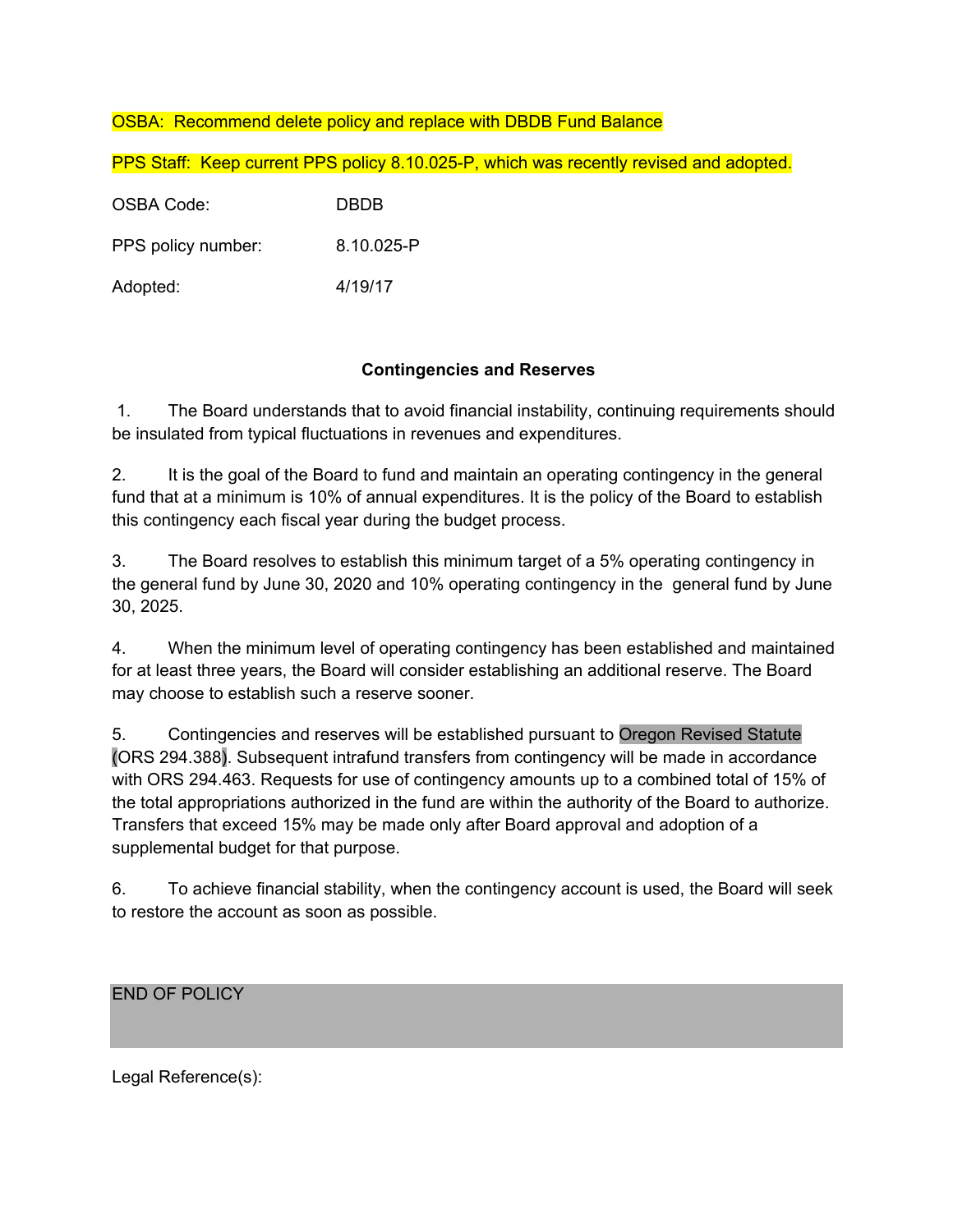ORS 294.311(18)

ORS 294.398

ORS 332.107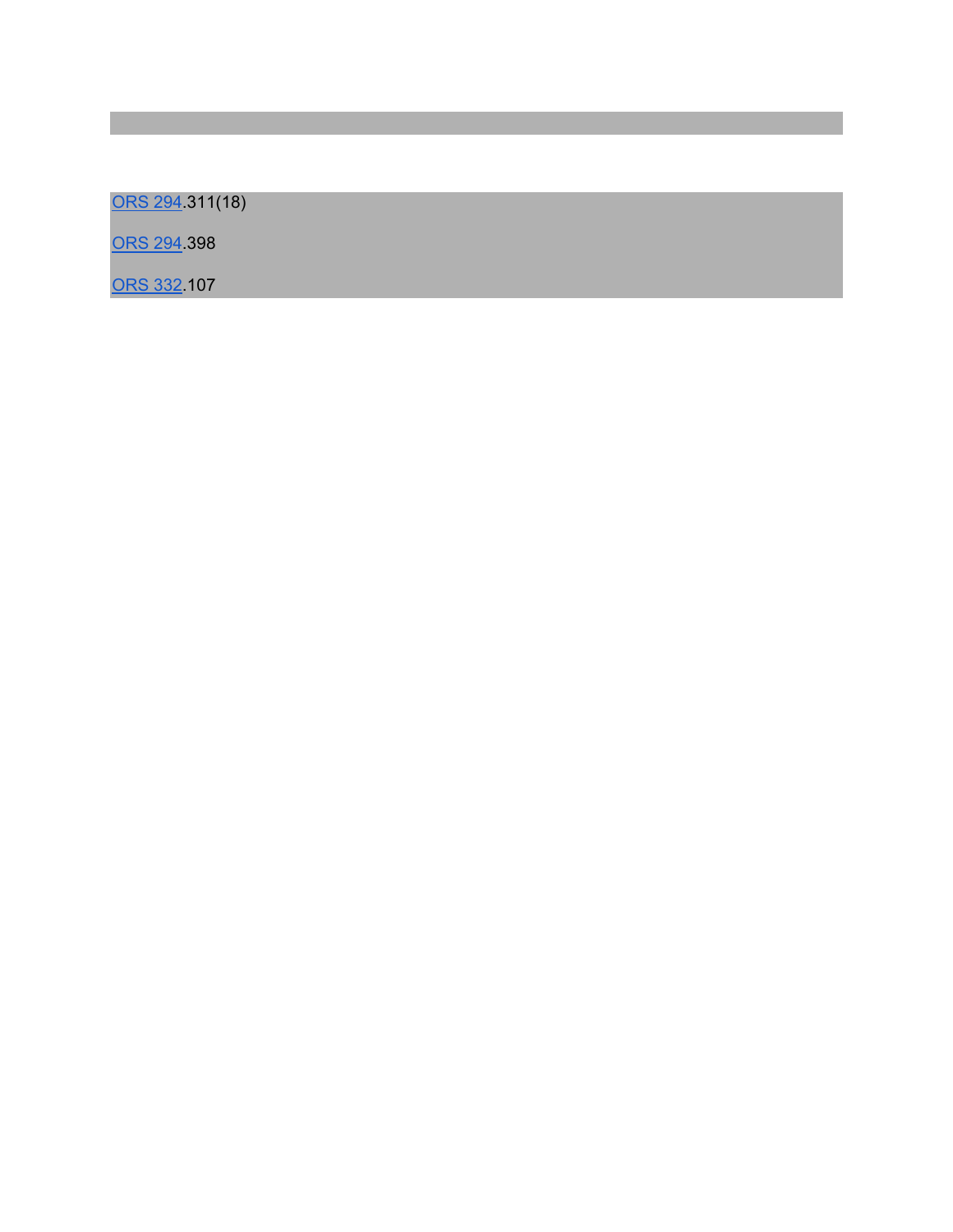### OSBA: Recommend adopt proposed policy

PPS Staff: Decline to adopt. Keep recently adopted Contingencies and Reserves 8.10.025-P

OSBA Code: DBDB

## **Fund Balance**

 The Board recognizes its responsibility to establish an unrestricted fund balance[1] in an amount sufficient to:

- 1. Protect the district from unnecessary borrowing in order to meet cash-flow needs;
- 2. Provide prudent reserves to meet unexpected emergencies and protect against catastrophic events;
- 3. Meet the uncertainties of state and federal funding; and
- 4. Help ensure a district credit rating that would qualify the district for lower interest costs and greater marketability of bonds that may be necessary in the construction and renovation of school facilities.

Consequently, the Board directs the [superintendent] to manage the currently adopted district budget in such a way to ensure an ending fund cash balance of at least [8] percent of total adopted revenues.

 In determining an appropriate unrestricted fund balance, the Board will consider a variety of factors with potential impact on the district's budget including the predictability and volatility of its expenditures[2]; the availability of resources in other funds as well as the potential drain upon general fund resources from other funds[3]; liquidity[4]; and designations[5]. Such factors will be reviewed annually.

END OF POLICY

#### **Legal Reference(s):**

ORS 294.311(18)

ORS 294.398

ORS 332.107

[1] The Government Finance Officers Association (GFOA) recommends, at a minimum, that general-purpose governments, regardless of size, maintain an unrestricted fund balance in their general fund of no less than 5 to 15 percent of regular general fund operating revenues, or of no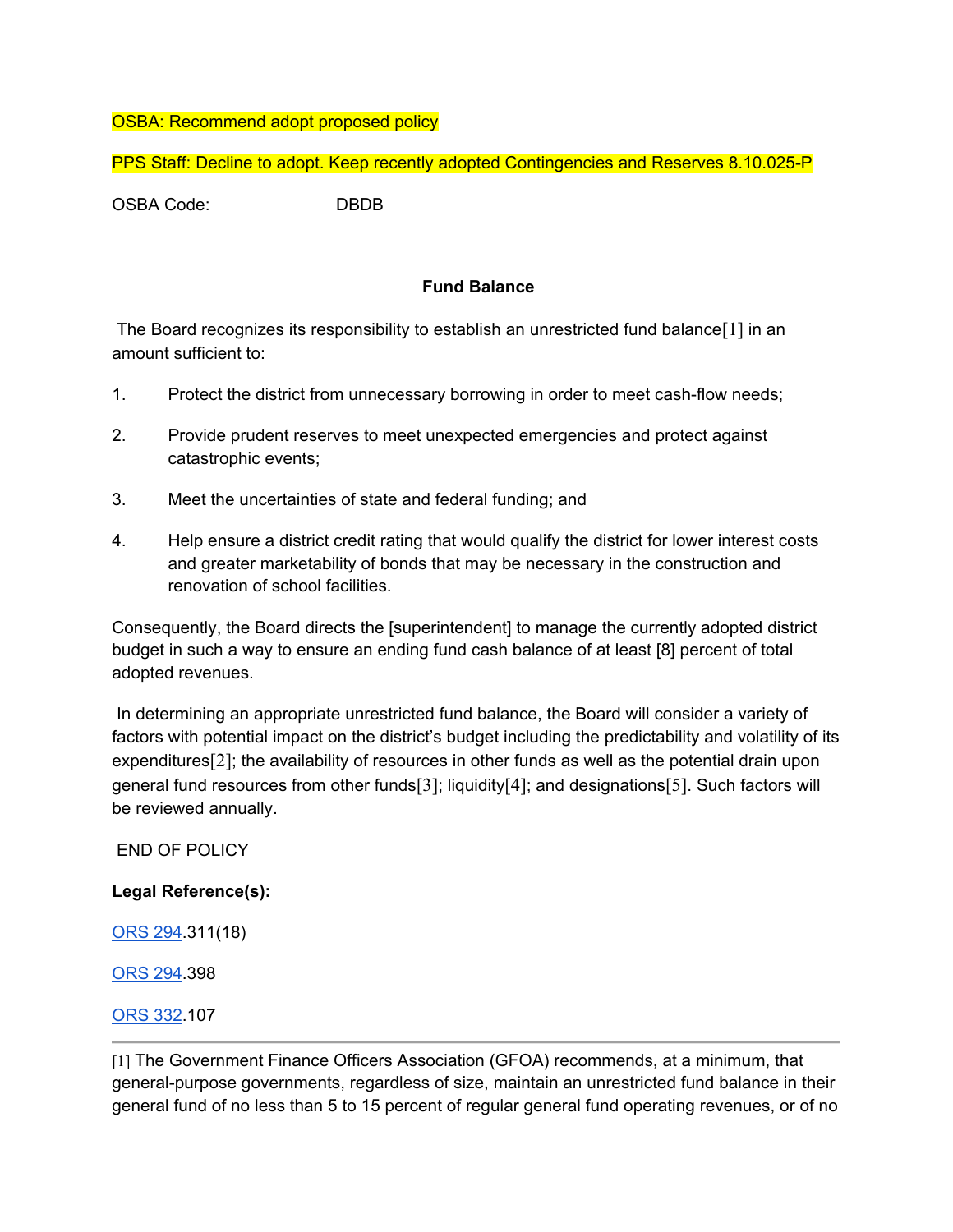less than one to two months of regular general fund operating expenditures. The Oregon Association of School Business Officials recommends, at a minimum, an unrestricted ending fund balance of no less than 3 to 8 percent of the general fund budget. In general practice, levels of fund balance, typically, are less for larger governments than for smaller governments because of the magnitude of the amounts involved and because the diversification of their revenues and expenditures often results in lower degrees of volatility.

[2] Higher levels of unrestricted fund balance may be needed if significant revenue sources are subject to unpredictable fluctuations or if operating expenditures are highly volatile.

[3] The availability of resources in other funds may reduce the amount of unrestricted fund balance needed in the general fund, just as deficits in other funds may require that a higher level of unrestricted fund balance be maintained in the general fund.

[4] The disparity between when financial resources actually become available to make payments and the average maturity of related liabilities may require that a higher level of resources be maintained.

[5] The need to maintain a higher level of unrestricted fund balance to compensate for any portion of unrestricted fund balance already designated for a special purpose.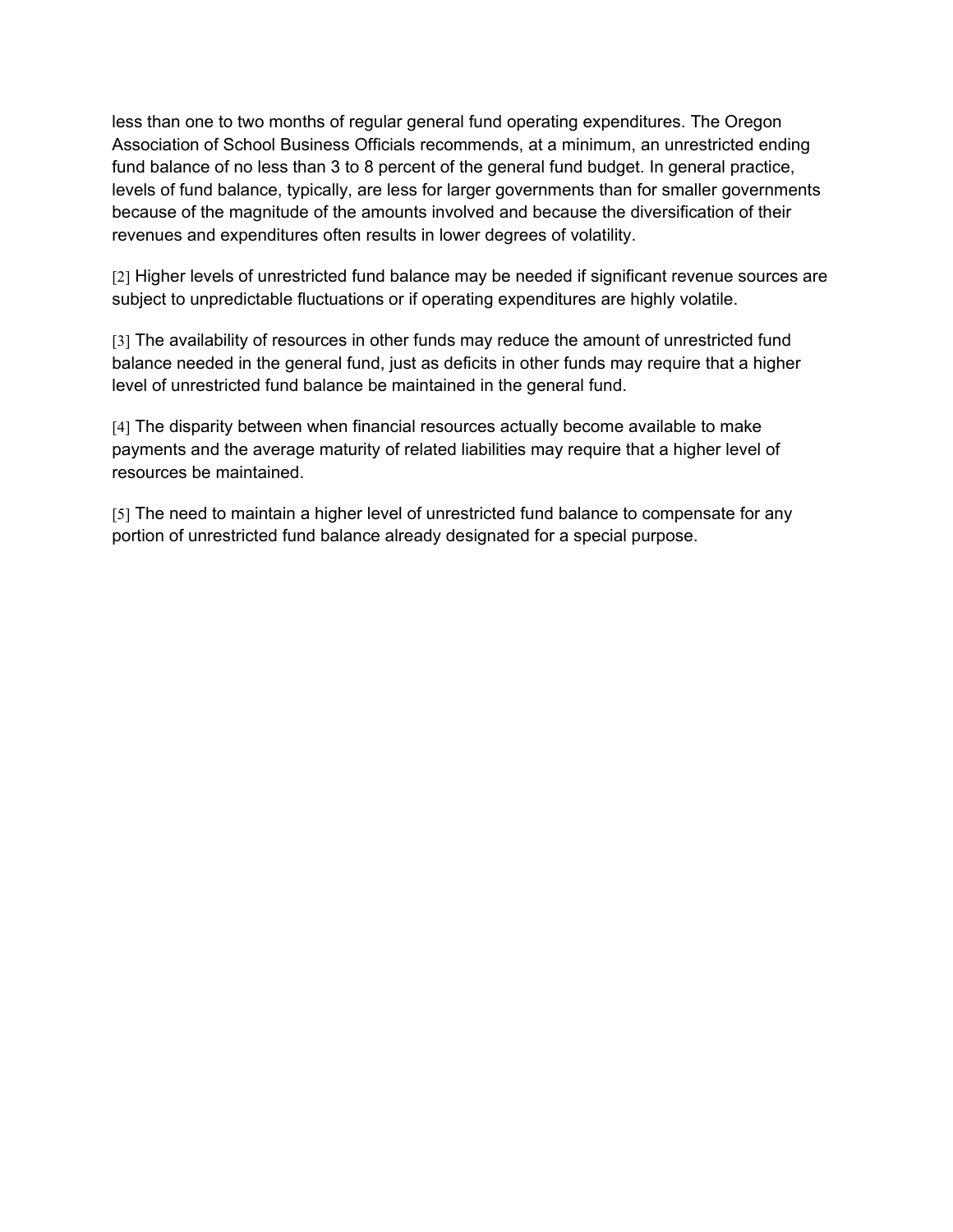### OSBA: Recommend adopt policy

PPS Staff: Decline to adopt because the statute requiring this for smaller districts does not apply to PPS.

OSBA Code: DBEA

#### **Budget Committee**

#### **Organization, Membership and Terms of Office**

The district budget committee will consist of the [five] [seven] members of the Board and [five] [seven] electors appointed by the Board as required by law. [The term of the appointed members of a budget committee in a district that prepares an annual budget, will each be three years, with appointments made so that, as nearly as practicable, the terms of one-third of the members end each year.] [The appointive members of a budget committee in a district that prepares a biennial budget shall be appointed to four-year terms. The terms shall be staggered so that as near as practicable, one-fourth of the terms of the appointive members end each year.] The Board will establish appropriate timelines and procedures for the appointment of budget committee members.

 A majority of the constituted committee is required for passing an action item. Majority for a [14 member budget committee is 8] [10-member budget committee is 6]. Therefore, if only [8] [6] members are present, a unanimous vote is needed for passing an action item.

#### **Presiding Officer and Orientation of Budget Committee**

1. Organization: The budget committee will hold its first regular organizational meeting on a day set by the Board. A presiding officer shall be elected from among its members at this meeting. Such meeting may be prior to or on the date the budget message and document are presented.

2. Background Information: Budget committee members will be provided with data for the ensuing year(s), such as the Board's educational plan, and other pertinent material bearing on the preparation of the district budget.

#### **Meetings of the Budget Committee**

The district's budget committee shall hold one or more meetings to receive the budget message, the budget document and to provide members of the public with an opportunity to ask questions about and comment on the budget document. The budget officer shall announce the time and place for all meetings, as provided by law. All meetings of the budget committee are open to the public.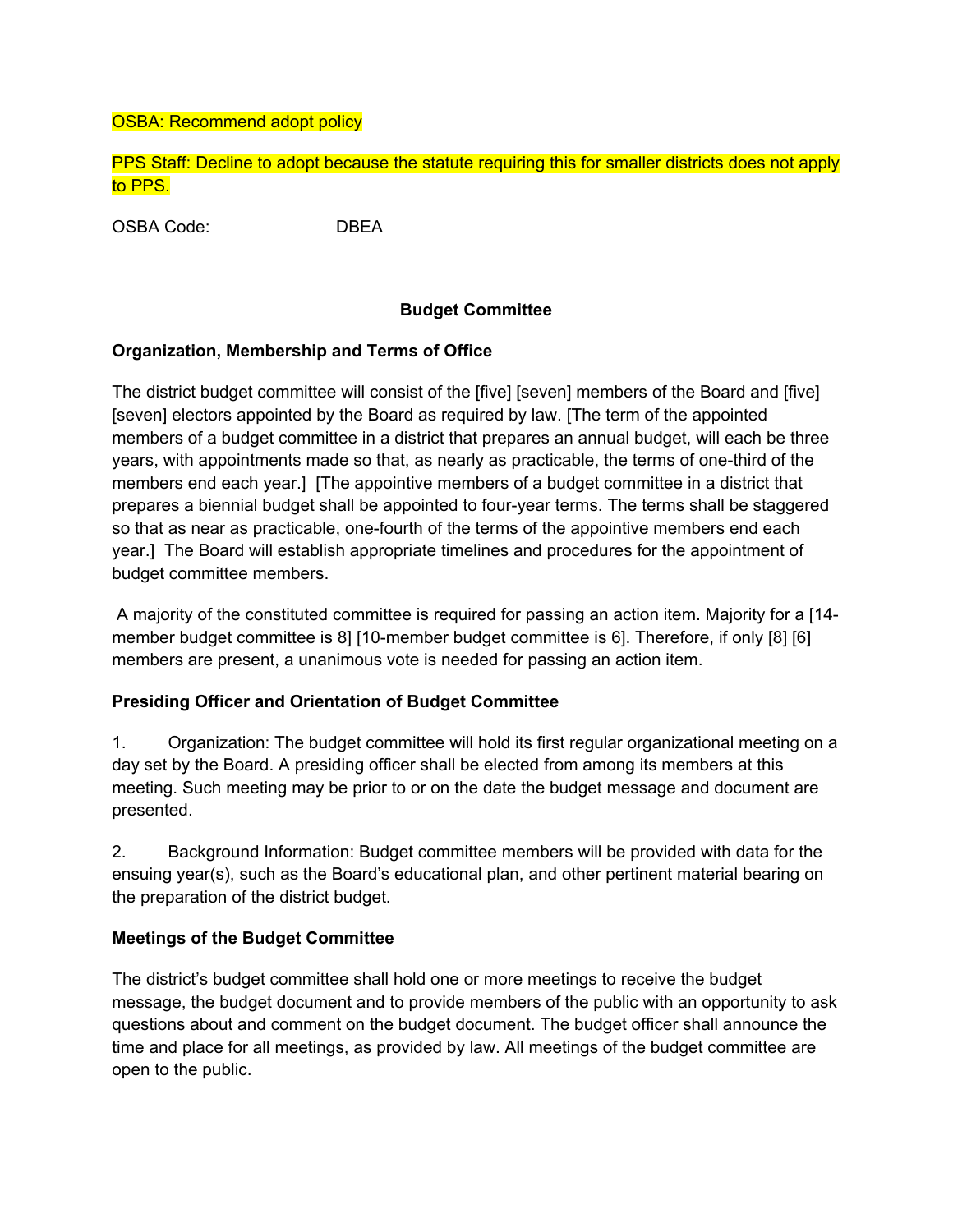## **Function of the Budget Committee**

 It is the function of the budget committee to approve budget estimates for an educational plan previously determined by the Board. No new program should be considered for the budget estimate that has not previously been submitted to the Board and approved as a part of the educational plan. The budget committee will determine levels of spending, but will not determine programs.

## **Final Action**

The budget committee will approve an estimated district budget document for submission to the Board.

END OF POLICY

**Legal Reference(s):** 

ORS 174.130

ORS 192.610 to -192.695

ORS 294.305 to -294.565

ORS 433.835 to -433.875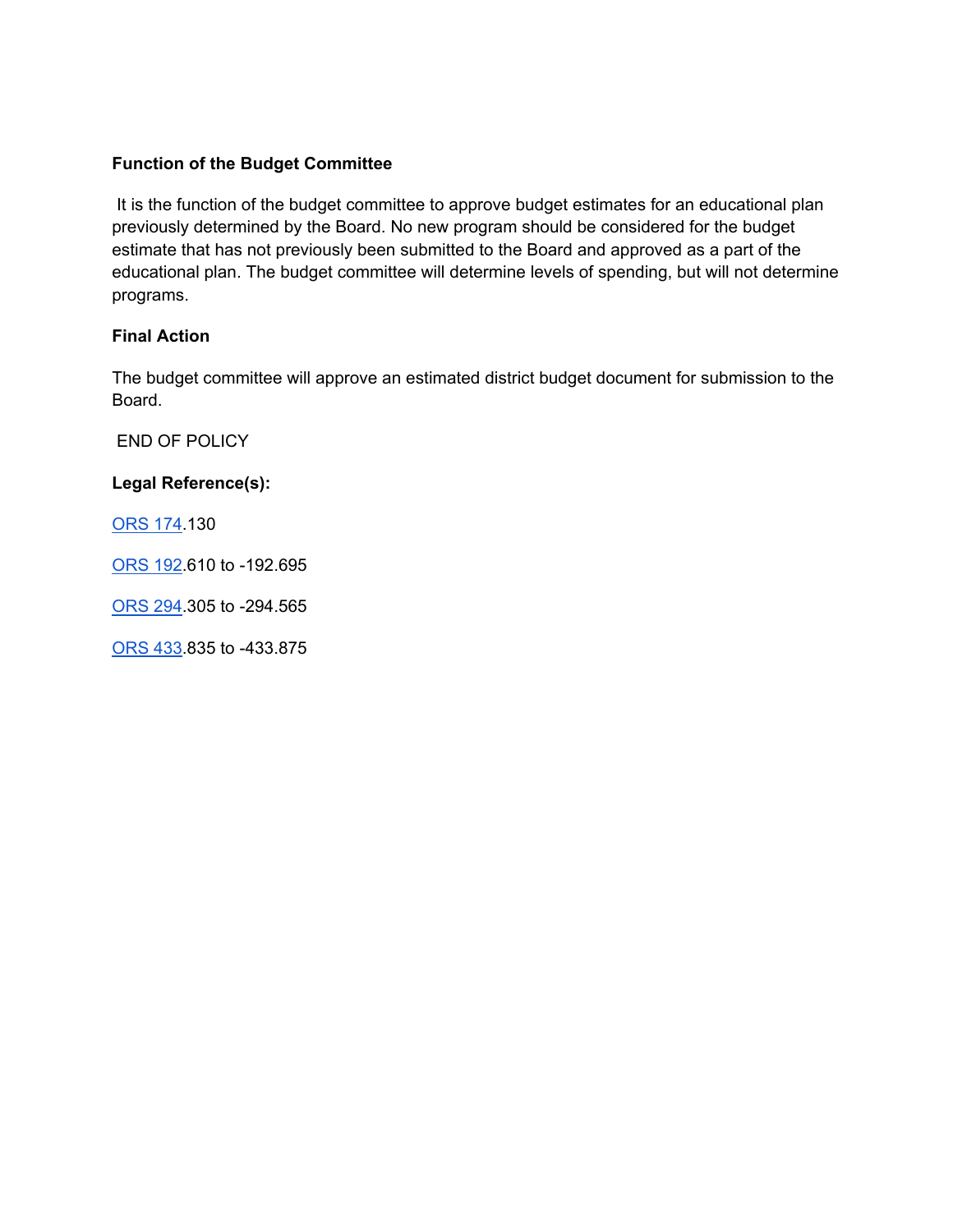## OSBA: Recommend delete Administrative Directive 8.10.025-AD

PPS Staff: Recommend delete Administrative Directive 8.10.025-AD

OSBA Code: DBI

PPS AD number: 8.10.025-AD

## **Budget Reallocations-Post Budget Adoption**

1. Purpose

This policy establishes the guidelines to assure consistent and detailed communication between the superintendent and the Board regarding fiscal issues. Communication is essential under circumstances that could result in significant reductions or reallocations of funding after the Board has adopted the budget.

## 2. General Provisions

The finance, audit, and operations committee will be apprised in a timely manner of significant changes in revenue expectations and cost/expenditure patterns. In particular, the finance, audit, and operations committee will be informed when fiscal circumstances may result in the need for transfers from the contingency fund.

## 3. Provision of Information to the Board

a. Budget to actual financial reports and revenue reports will be provided to and discussed with the board finance, audit, and operations committee on a monthly basis.

b. Specific information regarding budget reductions will be provided to the committee when expenditure adjustments are considered significant. Criteria for judging the significance of a change can include:

(1) Expenditure items or programs that are of priority to or of special interest to Board members as reflected in history of Board and committee meetings;

(2) Expenditure items or program adjustments that exceed \$250,000;

(3) Program changes expected to have direct and noticeable student or staff impact;

(4) Any proposed reallocations from the contingency fund.

c. Upon request or as deemed appropriate, information will be provided to all Board members.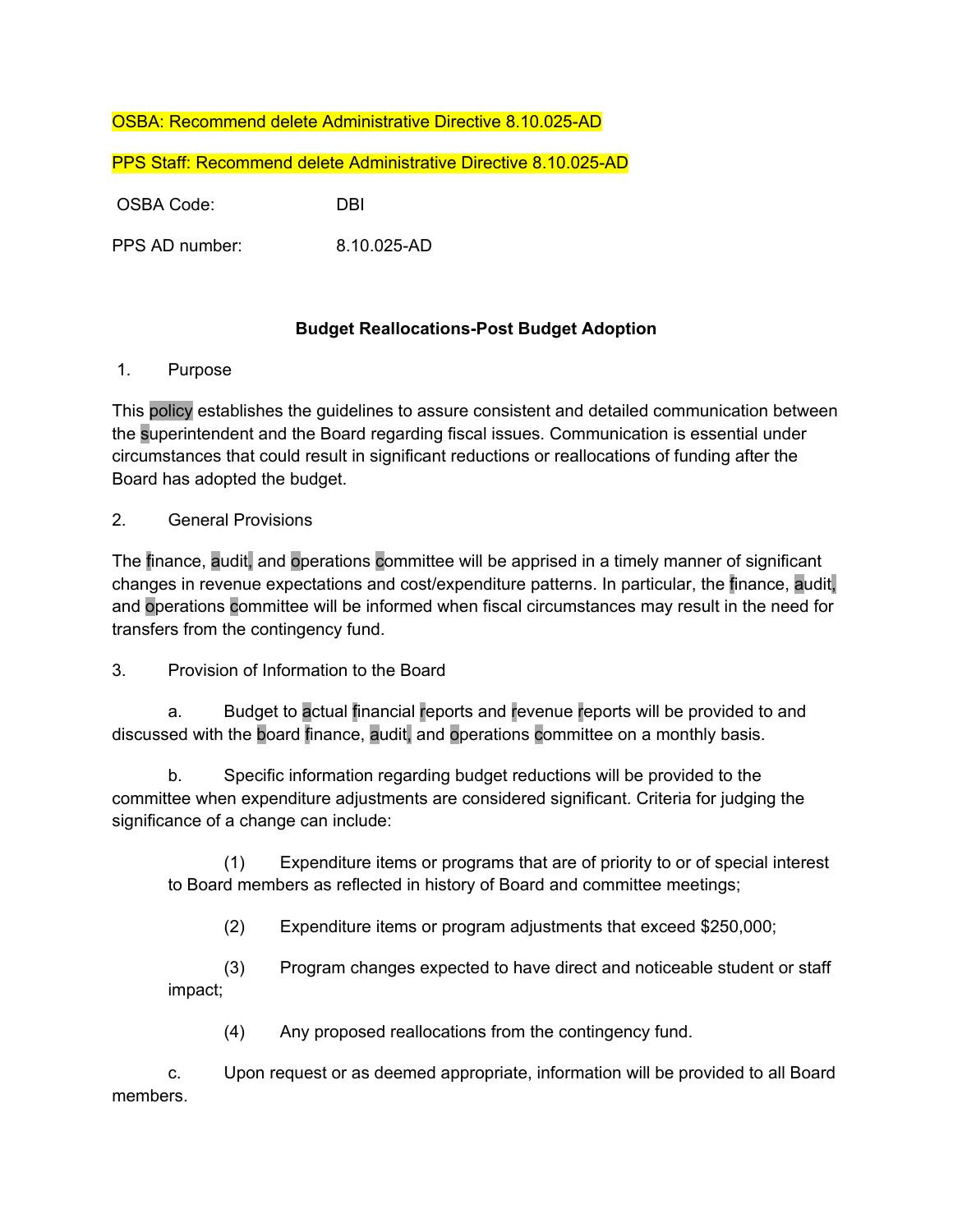d. At the option of the finance, audit, and operations chair, particular expenditure reductions could be considered 'major' as defined below, triggering a more extensive review and submittal of information to the Board.

4. Process for Determining Major Expenditure Reductions

Major budget reallocations are defined here as those that exceed .5% of the General Fund Operating Budget.

a. In the event that major expenditure reductions must be undertaken, the superintendent will consult with the finance, audit, and operations committee in preparation of recommendations for such reductions.

b. Subsequent to consultation with the finance, audit, and operations committee, the superintendent will report to the full Board regarding plans and recommendations for expenditure reductions. The following types of background information will be provided:

(1) Superintendent's recommendations for reductions;

(2) Criteria and policy assumptions that underlie the prioritization of the reductions;

(3) Explanation of the procedure/process used in developing the recommendations for reductions;

(4) Expected consequences/impact of the reduction on services.

c. The superintendent will submit the reduction recommendations to the Board for approval by resolution.

5. Contingency Fund Transfers

a. If the superintendent recommends a transfer from the contingency fund, justification for this transfer will first be presented to the finance, audit, and operations committee for discussion.

b. After consultation with the finance, audit, and operations committee, the superintendent will submit the recommendation to the Board for approval by resolution.

END OF POLICY

Legal Reference(s):

ORS 294.456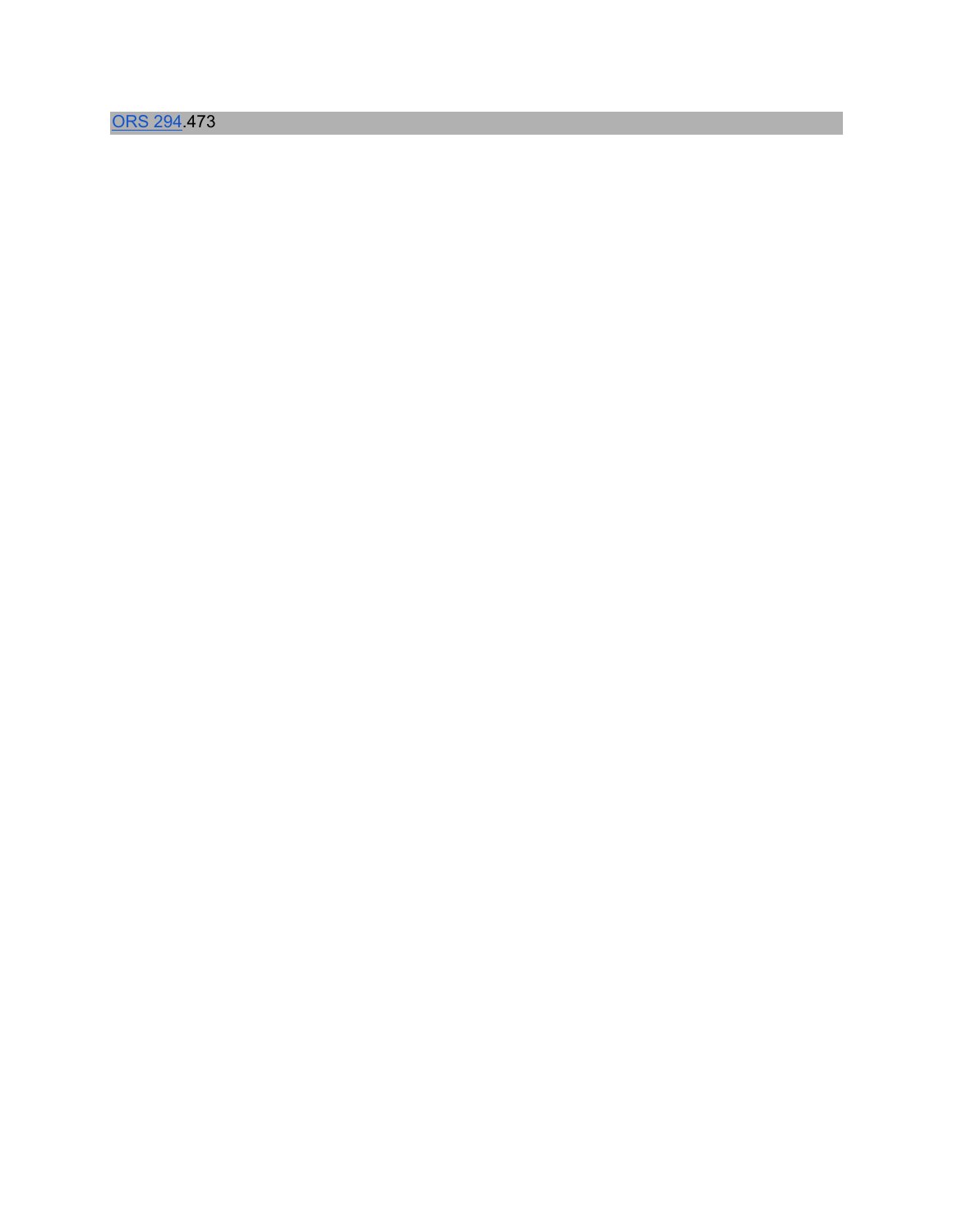## OSBA: Recommend adopt policy DBI; Budget Amendments

PPS Staff: Recommend adopt policy with staff edits

OSBA Code: DBI

PPS policy number: TBD

#### **Budget Amendments**

The budget estimates and proposed ad valorem property tax amount or rate of any fund as shown in the budget document may be amended by the Board prior to adoption. Such amendment may also be made following adoption if the amendments are adopted prior to the commencement of the budget period to which the budget relates.

The amount of estimated expenditures for each fund in an annual budget may not be increased by more than \$5,000 or 10 percent of the estimated expenditures, whichever is greater. The amount of estimated expenditures for each fund in a biennial budget may not be increased by more than \$10,000 or 10 percent of the estimated expenditures, whichever is greater.]

The ad valorem property tax amount or rate to be certified may not exceed the amount approved by the Board acting as the budget committee, unless the amended budget document is republished and another public hearing is held as required by law.

END OF POLICY

#### **Legal Reference(s):**

ORS 294.456

ORS 294.471